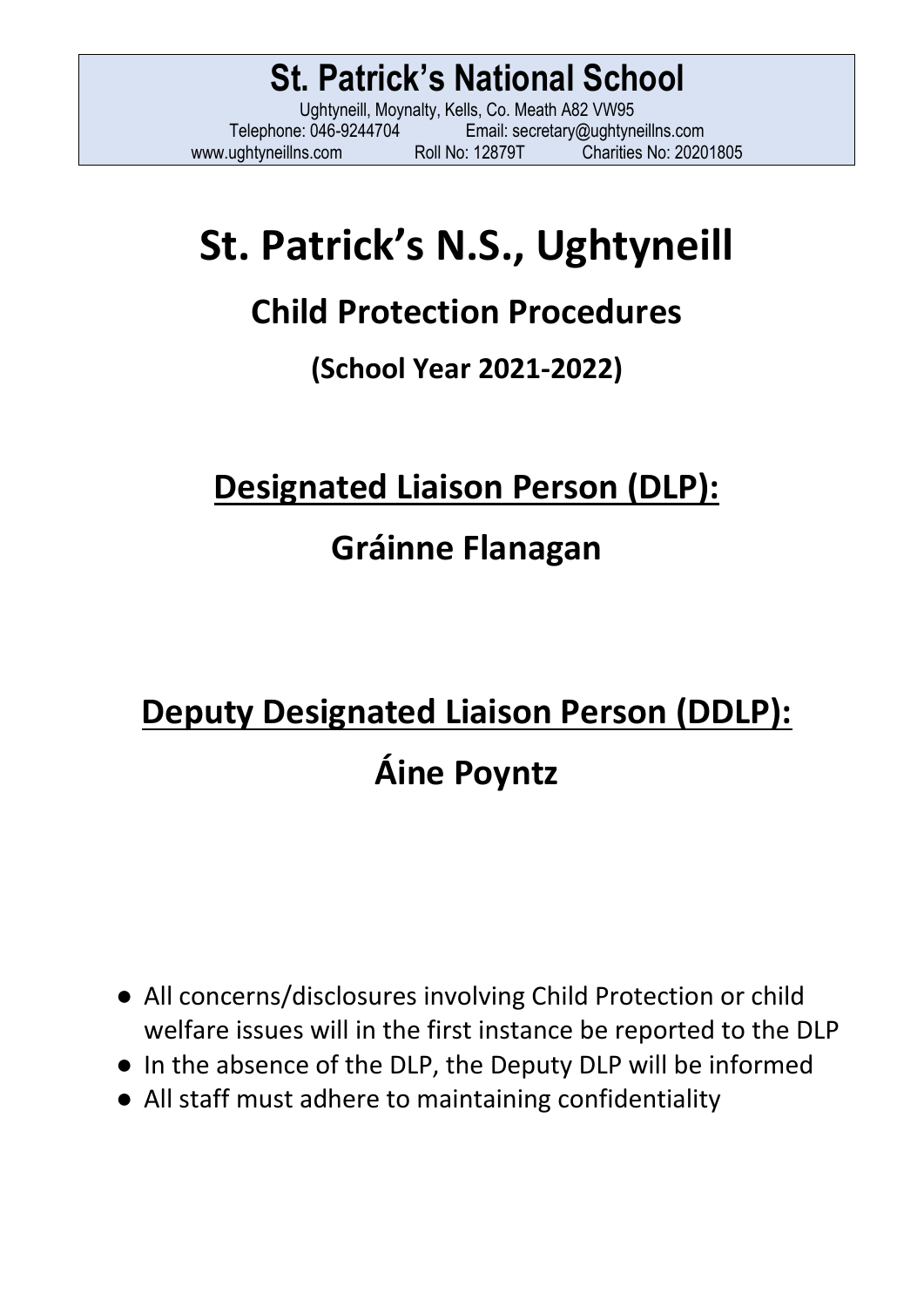#### *Safeguarding Children Statement 2021-2022*

St. Patrick's National School is a primary school providing primary education to pupils from Junior Infants to Sixth Class. The Board of Management recognises that child protection and welfare considerations permeate all aspects of school life and must be reflected in all of the school's policies, practices and activities. Accordingly, in accordance with the requirements of the Children First Act 2015, Children First: National Guidance for the Protection and Welfare of Children 2017, the Child Protection Procedures for Primary and Post Primary Schools 2017 and Túsla Guidance on the preparation of Child Safeguarding Statements, the Board of Management of St. Patrick's National School, Ughtyneill has agreed the following Child Safeguarding Statement:

- 1. The Board of Management has adopted and will implement fully and without modification the Department's Child Protection Procedures for Primary and Post Primary Schools 2017 as part of this overall Child Safeguarding Statement.
- 2. The Designated Liaison Person (DLP) is **Gráinne Flanagan**
- 3. The Deputy Designated Liaison Person (Deputy DLP) is **Áine Poyntz**
- 4. In its policies, practices and activities, St. Patrick's National School, Ughtyneill will adhere to the following principles of best practice in child protection and welfare:

The school will:

- recognise that the protection and welfare of children is of paramount importance, regardless of all other considerations
- fully cooperate with the relevant statutory authorities in relation to child protection and welfare matters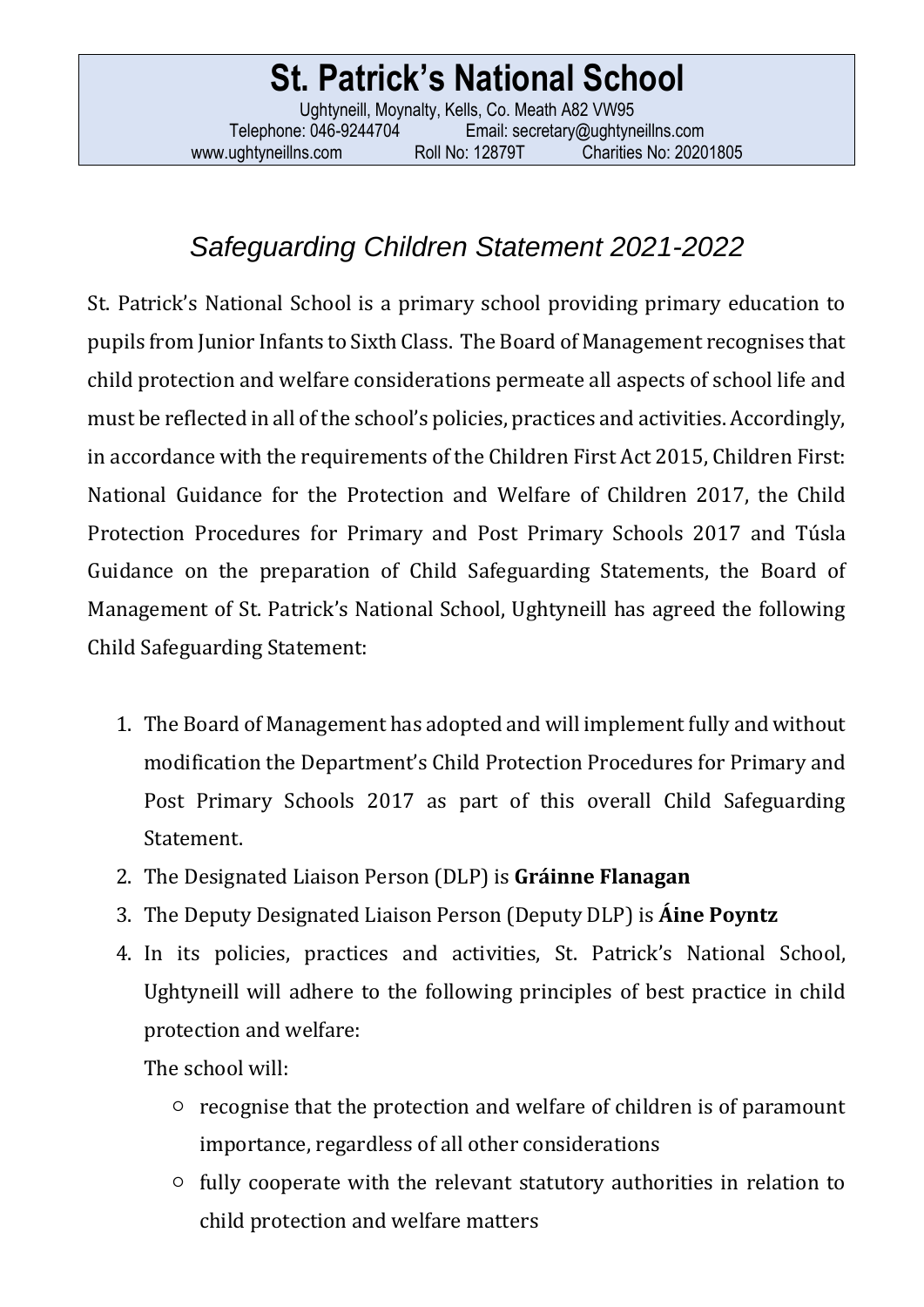## **St. Patrick's National School**

Ughtyneill, Moynalty, Kells, Co. Meath A82 VW95 Telephone: 046-9244704 Email: [secretary@ughtyneillns.com](mailto:secretary@ughtyneillns.com)  [www.ughtyneillns.com](http://www.ughtyneillns.com/) Roll No: 12879T Charities No: 20201805

- adopt safe practices to minimise the possibility of harm or accidents happening to children and protect workers from the necessity to take unnecessary risks that may leave themselves open to accusations of abuse or neglect;
- develop a practice of openness with parents and encourage parental involvement in the education of their children
- fully respect confidentiality requirements in dealing with child protection matters.

The school will also adhere to the above principles in relation to any pupil with a special vulnerability.

- 5. The school has put in place the following policies, practices and measures:
	- In relation to the selection or recruitment of staff and their suitability to work with children, the school adheres to the statutory vetting requirements of the National Vetting Bureau (Children and Vulnerable Persons) Acts 2012 to 2016 and to the wider duty of care guidance set out in relevant Garda vetting and recruitment circulars published by DES and available on the DES website.
	- In relation to the provision of information to staff in respect of the identification of the occurrence of harm (as defined in the 2015 Act) the school:
		- i. has provided each member of staff with access to the school's Child Safeguarding Statement
		- ii. ensures all new staff are made aware of and given access to the school's Child Safeguarding Statement
	- In relation to reporting of child protection concerns to Túsla, all school personnel are required to adhere to the procedures set out in the Child